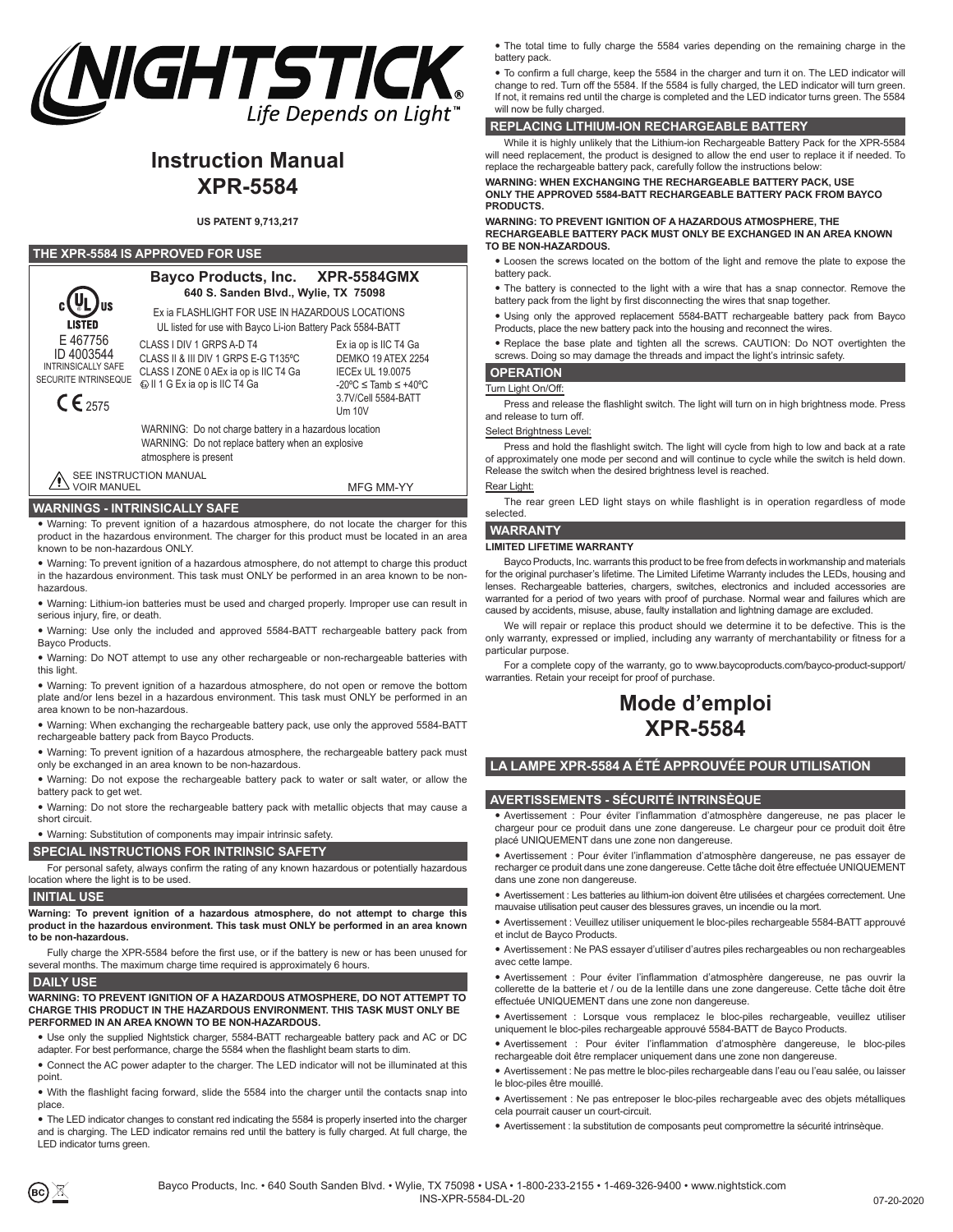# **DIRECTIVES PARTICULIÈRES POUR UNE SÉCURITÉ INTRINSÈQUE**

y Pour votre propre sécurité, toujours confirmer la charge d'une zone dangereuse ou potentiellement dangereuse quand la lampe de poche est utilisée.

# **UTILISATION INITIALE**

**Avertissement : Pour éviter l'inflammation d'atmosphère dangereuse, ne pas essayer de charger ce produit dans une zone dangereuse. Cette tâche doit être effectuée UNIQUEMENT dans une zone non dangereuse.**

Charger complètement la lampe XPR-5584 avant la première utilisation ou si la pile est neuve ou n'a pas été utilisée pendant plusieurs mois. Le temps maximum de charge requis est d'une durée approximative de 6 heures.

#### **UTILISATION QUOTIDIENNE**

**AVERTISSEMENT : POUR ÉVITER L'INFLAMMATION D'ATMOSPHÈRE DANGEREUSE, NE PAS ESSAYER DE CHARGER CE PRODUIT DANS UNE ZONE DANGEREUSE. CETTE TÂCHE DOIT ÊTRE EFFECTUÉE UNIQUEMENT DANS UNE ZONE NON DANGEREUSE.**

y Utiliser uniquement le chargeur Nightstick, le bloc-piles rechargeable 5584-BATT et l'adaptateur c.a. ou c.c. fournis. Pour de meilleurs résultats, charger la lampe 5584 lorsque le faisceau de lumière commence à faiblir.

y Brancher l'adaptateur d'alimentation c.a. au chargeur. Le voyant DEL ne sera pas allumé à ce stade.

y Avec la lampe de poche faisant face vers l'avant, glisser la lampe 5584 dans le chargeur jusqu'à ce qu'elle s'enclenche correctement.

• Le voyant DEL passe au rouge continu indiquant ainsi que la lampe 5584 est correctement insérée dans le chargeur et est en mode chargement.

y Le voyant DEL demeure rouge jusqu'à ce que la pile soit complètement chargée. Lorsque le chargement est complété, le voyant DEL passe au vert.

• La durée totale d'une charge complète de la lampe 5584 varie selon la charge restante dans le bloc-piles.

y Pour vous assurer d'une charge complète, garder la lampe 5584 dans le chargeur et la mettre en marche. Le voyant DEL passera au rouge. Éteindre la lampe 5584. Si la lampe 5584 est complètement chargée, le voyant DEL passera au vert.

y Si ce n'est pas le cas, le voyant reste rouge jusqu'à la charge complète pour, par la suite, passer au vert. La lampe 5584 est maintenant complètement chargée.

## **REMPLACEMENT DU BLOC-PILES RECHARGEABLE AU LITHIUM-ION**

Même s'il est très peu probable que le bloc-piles rechargeable au lithium-ion pour la lampe XPR-5584 ait besoin d'être remplacé, le produit est conçu pour permettre à l'utilisateur de le remplacer si nécessaire. Pour remplacer le bloc-piles rechargeable, veuillez suivre attentivement les directives énumérées ci-dessous :

**AVERTISSEMENT : LORSQUE VOUS REMPLACEZ LE BLOC-PILES RECHARGEABLE, UTILISER UNIQUEMENT LE BLOC-PILES RECHARGEABLE APPROUVÉ 5584-BATT DE BAYCO PRODUCTS.** 

#### **AVERTISSEMENT : POUR ÉVITER L'INFLAMMATION D'ATMOSPHÈRE DANGEREUSE, LE BLOC-PILES RECHARGEABLE DOIT ÊTRE REMPLACÉ UNIQUEMENT DANS UNE ZONE NON DANGEREUSE.**

- y Desserrer les vis situées au bas de la lampe et enlever la plaque pour exposer le bloc-piles
- La pile est reliée à la lampe avec un fil qui comporte un connecteur à boutons-pression pour pile.
- Enlever le bloc-piles de la lampe en débranchant premièrement les fils qui s'encliquètent ensemble. y En utilisant uniquement le rechange de bloc-piles rechargeable et approuvé 5584-BATT de
- Bayco Products, placer le nouveau bloc-piles dans le boîtier et rebrancher les fils.

• Replacer la plaque de base et visser toutes les vis. MISE EN GARDE : Ne PAS trop serrer les vis. Si vous le faites, vous risquez d'endommager les filets et affecter la sécurité intrinsèque de la lampe.

# **FONCTIONNEMENT**

#### Allumer/éteindre la lampe

Appuyer et relâcher l'interrupteur de la lampe de poche. La lampe s'allumera en mode haute luminosité. Appuyer et relâcher pour éteindre la lampe.

#### Choisir le niveau de luminosité

Appuyer et maintenir l'interrupteur de la lampe de poche. La lampe aura un cycle de lumière qui passera de haute à basse luminosité à un taux approximatif d'un mode par seconde et continuera ce cycle jusqu'à ce que l'interrupteur est maintenu enfoncé. Relâcher l'interrupteur lorsque le niveau de luminosité désiré est atteint.

## Lumière arrière

La lumière arrière verte DEL reste allumée pendant que la lampe de poche est en fonctionnement quel que soit le mode de luminosité sélectionné.

# **GARANTIE**

# **GARANTIE À VIE LIMITÉE**

Bayco Products, Inc. garantit que ce produit est exempt de défauts de matériaux et de fabrication à l'acheteur original durant toute sa vie. La garantie à vie limitée inclut les DEL, les boîtiers et les lentilles. Les batteries rechargeables, les chargeurs, les interrupteurs, les électroniques et les accessoires compris sont garantis pour une période de deux ans avec une preuve d'achat. L'usure normal et les défaillances qui sont causés par des accidents, une mauvaise utilisation, un abus, une installation défectueuse et un système d'éclairage endommagé sont exclus.

Ce produit sera réparé ou remplacé si nous déterminons qu'il est défectueux. Ceci est la seule garantie explicite ou implicite, y compris toute garantie de qualité marchande ou d'adéquation à un usage particulier.

Pour une copie détaillée de la garantie, vous rendre sur le site www.baycoproducts.com/baycoproduct-support/warranties. Gardez ce reçu comme preuve d'achat.

# **Manual de Instrucciones XPR-5584**

# **LA XPR-5584 ESTÁ APROBADA PARA SU USO**

# **ADVERTENCIAS - INTRÍNSECAMENTE SEGURA**

y Advertencia: Para evitar la ignición de una atmósfera peligrosa, no coloque el cargador de este producto en un ambiente peligroso. El cargador de este producto debe estar situado en una zona SOLAMENTE conocida como no peligrosa.

y Advertencia: Para evitar la ignición de una atmósfera peligrosa, no intente cargar este producto en un ambiente peligroso. Esta tarea debe realizarse SOLAMENTE en una zona que se sabe no peligrosa.

• Advertencia: Las pilas de litio- ion se deben utilizar y ser cargadas correctamente. El uso incorrecto puede provocar lesiones graves, incendio o muerte.

- y Advertencia: Utilice solo la pila recargable 5584-BATT ya incluida y aprobada por Bayco Products.
- y Advertencia: NO intente utilizar otras pilas recargables o no recargables con esta linterna.
- y Advertencia: Para evitar la ignición de una atmósfera peligrosa, no abra la placa de la batería y / o el bisel del lente en un ambiente peligroso. Esta tarea SOLAMENTE debe realizarse en una zona que se sabe no peligrosa.

y Advertencia: Al cambiar el paquete de pila recargable, utilice únicamente el paquete de pilas recargables 5584-BATT aprobadas por Bayco Products.

y Advertencia: Para evitar la ignición de una atmósfera peligrosa, el paquete de pilas recargables solo debe ser intercambiado en una zona que se sabe no peligrosa.

- y Advertencia: No exponga la pila recargable al agua o agua salada, ni permita que la pila se moje.
- Advertencia: No almacene la pila recargable con objetos metálicos que puedan causar un cortocircuito.

y Advertencia: La sustitución de componentes puede afectar la seguridad intrínseca.

**INSTRUCCIONES ESPECIALES PARA LA SEGURIDAD INTRÍNSECA**

Por su seguridad personal, siempre confirme la clasificación conocida de cualquier ubicación peligrosa o potencialmente peligrosa donde la linterna se va a utilizar.

#### **USO INICIAL**

**Advertencia: Para evitar la ignición de una atmósfera peligrosa, no intente cargar este producto en un ambiente peligroso. Esta tarea SOLAMENTE debe realizarse en una zona que se sabe no peligrosa.**

Cargue completamente la XPR-5584 antes del primer uso, o si la pila es nueva o no se ha utilizado durante varios meses. El tiempo máximo de carga requerida es de aproximadamente 6 horas.

#### **USO DIARIO**

#### **ADVERTENCIA: PARA EVITAR LA IGNICIÓN DE UNA ATMÓSFERA PELIGROSA, NO INTENTE CARGAR ESTE PRODUCTO EN UN AMBIENTE PELIGROSO. ESTA TAREA SOLAMENTE DEBE REALIZARSE EN UNA ZONA QUE SE SABE NO PELIGROSA.**

y Utilice únicamente el cargador suministrado 5584 BATT del paquete de pila recargable y adaptador de AC o DC. Para un mejor rendimiento, cargue la 5584 cuando el rayo de luz comienza a disminuir.

y Conecte el adaptador de alimentación AC en el cargador. El indicador LED no se iluminará en este momento.

y Con la linterna hacia adelante, deslice la 5584 en el cargador hasta que los contactos encajen en su lugar.

y El indicador LED cambia a color rojo constante indicando que la 5584 esta insertada correctamente en el cargador y esta cargando. El indicador LED se mantiene rojo hasta que la pila esta completamente cargada. En plena carga, el indicador LED se ilumina verde.

y El tiempo total para cargar completamente la 5584 varía en función de la carga restante en la pila.

y Para confirmar una carga completa, mantenga la 5584en el cargador y enciéndala. El indicador

LED cambiará a rojo. Apague la 5584. Si la 5584 está completamente cargada, el indicador LED se iluminará verde. Si no es así, seguirá siendo de color rojo hasta que se complete la carga y el indicador LED se ilumine verde. La 5584 ya se habrá cargado por completo.

## **REEMPLAZAR LA BATERIA LITIO-IÓN RECARGABLE**

Si bien es muy poco probable que el paquete de pilas recargable de iones de litio de la XPR-5584 necesite alguna vez un reemplazo, el producto está diseñado para permitir al usuario el poder reemplazarlo si es necesario. Para reemplazar el paquete de pilas recargable, siga cuidadosamente las instrucciones que se indican a continuación:

#### **ADVERTENCIA: AL CAMBIAR EL PAQUETE DE PILAS RECARGABLE, UTILICE ÚNICAMENTE EL PAQUETE DE PILAS RECARGABLE 5584-BATT APROBADO POR BAYCO**

**PRODUCTS. ADVERTENCIA: PARA EVITAR LA IGNICIÓN DE UNA ATMÓSFERA PELIGROSA, EL PAQUETE DE PILAS RECARGABLES SOLO DEBE SER INTERCAMBIADO EN UNA ZONA QUE SE SABE NO PELIGROSA.**

y Afloje los tornillos ubicados en la parte inferior de la luz y retire la placa para dejar al descubierto el paquete de pilas.

- y La pila está conectada a la luz con un cable que tiene un conector de presión. Retire la pila de la luz desconectando primero los cables que se unen.
- · Utilice únicamente el paquete de pilas recargables 5584-BATT de reemplazo de Bayco Products, coloque el nuevo paquete de pilas en la carcasa y vuelva a conectar los cables.
- Reemplace la placa de la base y apriete todos los tornillos. PRECAUCIÓN: NO apriete demasiado los tornillos. El hacerlo puede dañar los hilos y afectar la seguridad intrínseca de la luz.

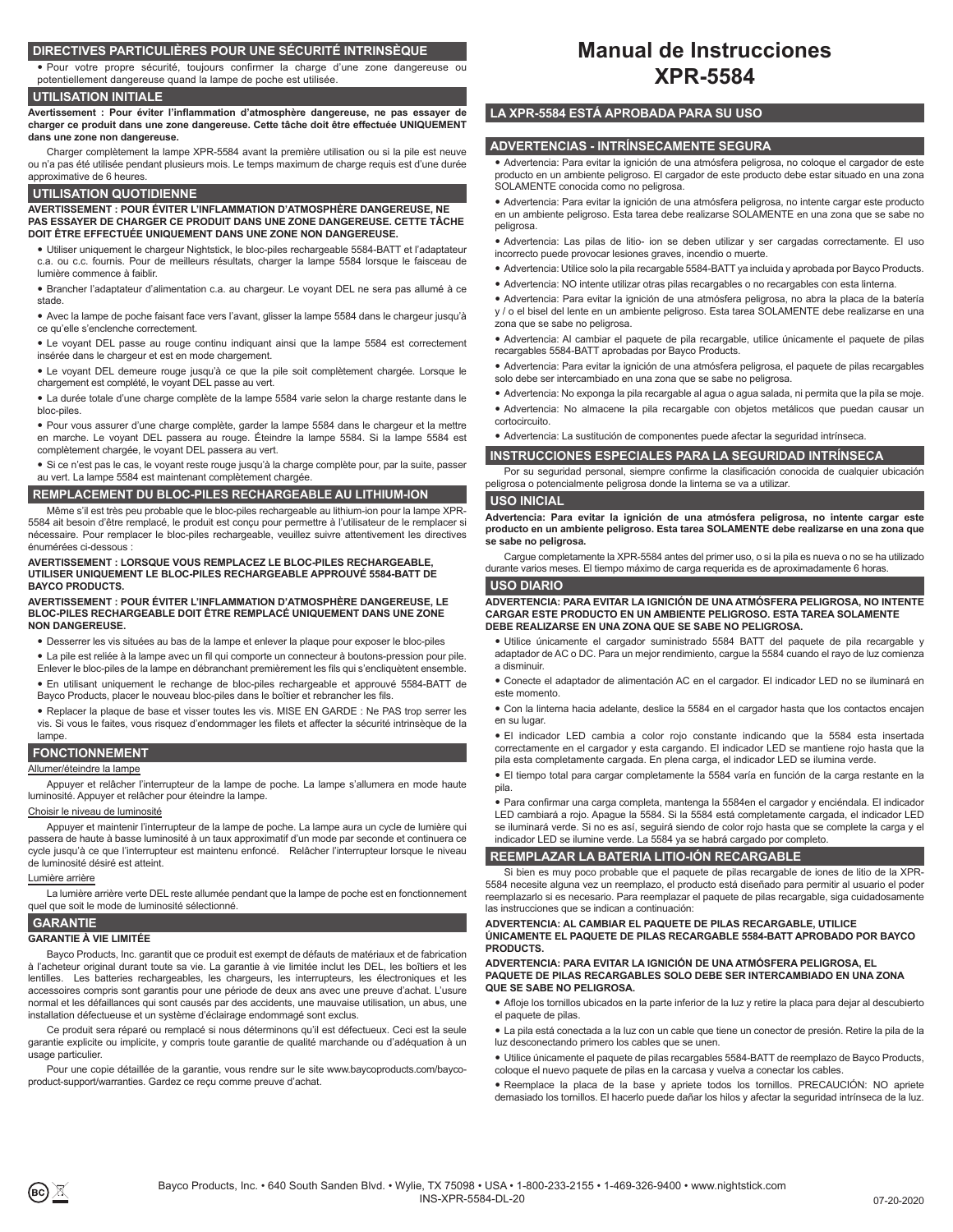# **FUNCIONAMIENTO**

#### Encienda/Apague la Luz

Presione y suelte el interruptor de la linterna. La luz se encenderá en modo de alto brillo. Presione y suelte para apagar.

#### Seleccione el Nivel de Brillo

Mantenga presionado el interruptor de la linterna. La luz pasará de alto a bajo y retrocederá a una velocidad de aproximadamente un modo por segundo y continuará los ciclos mientras el interruptor esté presionado. Suelte el interruptor cuando se alcance el nivel de brillo deseado.

#### Luz Trasera

La luz LED verde trasera permanece encendida mientras la linterna está en funcionamiento, independientemente del modo seleccionado.

#### **GARANTÍA**

#### **GARANTIA LIMITADA DE POR VIDA**

Bayco Products, Inc. garantiza que este producto está libre de defectos de mano de obra y materiales durante la vida del comprador original. La garantía de por vida limitada incluye los LED, la carcasa y los lentes. Las pilas recargables, los cargadores, los interruptores, la electrónica y los accesorios incluidos están garantizados por un período de dos años con un comprobante de compra. Se excluyen el desgaste y los fallos normales, que son causados por accidentes, mal uso, abuso, instalación defectuosa y daños por rayos.

Repararemos o reemplazaremos este producto si lo determinamos como defectuoso. Esta es la única garantía, expresa o implícita, incluyendo cualquier garantía de comerciabilidad o idoneidad para un propósito particular.

Para obtener una copia completa de la garantía, visite www.baycoproducts.com/bayco-productsupport/warranties. Conserve su recibo para comprobar la compra.

# **Manual de Instruções XPR-5584**

# **A XPR-5584 É APROVADA PARA USO**

#### **ADVERTÊNCIAS - INTRINSECAMENTE SEGURO**

y Aviso: para evitar a ignição de uma atmosfera perigosa, não localize o carregador deste produto no ambiente perigoso. O carregador para este produto deve ser localizado em uma área que é conhecida somente como NÃO-PERIGOSA.

y Aviso: para evitar a ignição de uma atmosfera perigosa, não tente carregar este produto em ambiente perigoso. Esta tarefa só deve ser realizada em uma área conhecida como NÃO-**PERIGOSA** 

y Aviso: as baterias de íon de lítio devem ser usadas e carregadas corretamente. O uso inadequado pode resultar em ferimentos graves, fogo ou morte.

y Aviso: use apenas o carregador de bateria recarregável 5584-BATT incluído e aprovado pela Bayco Products.

y Aviso: NÃO tente usar outras baterias recarregáveis ou não recarregáveis com esta lanterna.

y Aviso: para evitar a ignição de uma atmosfera perigosa, não abra a placa da bateria e / ou a moldura da lente em ambiente perigoso. Esta tarefa só deve ser realizada em uma área conhecida como NÃO-PERIGOSA.

y Aviso: ao trocar a bateria recarregável, use apenas a bateria recarregável 5584-BATT aprovada pela Bayco Products.

y Aviso: para evitar a ignição de uma atmosfera perigosa, a bateria recarregável só deve ser trocada em uma área conhecida como NÃO-PERIGOSA.

y Aviso: Não exponha a bateria recarregável à água ou água salgada, nem permita que a bateria se molhe.

y Aviso: Não armazene a bateria recarregável com objetos metálicos que possam causar um curto-circuito.

y Aviso: a substituição de componentes pode prejudicar a segurança intrínseca.

# **INSTRUÇÕES ESPECIAIS PARA SEGURANÇA INTRÍNSECA**

Para segurança pessoal, sempre confirme a classificação de qualquer local conhecido como perigoso ou potencialmente perigoso onde a lanterna possa ser usada.

# **USO INICIAL**

**Aviso: para evitar a ignição de uma atmosfera perigosa, não tente carregar este produto em ambiente perigoso. Esta tarefa só deve ser realizada em uma área conhecida como NÃO-PERIGOSA.**

Carregue completamente a XPR-5584 antes do primeiro uso, ou se a bateria for nova ou não tiver sido utilizada por vários meses. O tempo máximo de carga requerido é de aproximadamente 6 horas.

## **USO DIÁRIO**

**AVISO: PARA PREVENIR A IGNIÇÃO DE UMA ATMOSFERA PERIGOSA, NÃO TENTE USAR ESTE PRODUTO EM AMBIENTE PERIGOSO. ESTA TAREFA DEVE SER SOMENTE REALIZADA EM UMA ÁREA CONHECIDA COMO NÃO-PERIGOSA.**

· Use apenas o carregador fornecido, a bateria recarregável 5584-BATT e o adaptador AC ou DC. Para obter o melhor desempenho, carregue a bateria 5584 quando a luz da lanterna começa a enfraquecer.

y Conecte o adaptador de alimentação AC ao carregador. O indicador LED não será iluminado neste momento.

y Com a lanterna voltada para a frente, deslize a bateria 5584 para dentro do carregador até que os contatos se encaixem no lugar.

y O indicador LED muda para uma luz vermelha constante, indicando que a bateria 5584 está inserida corretamente no carregador e, de fato, que está sendo carregada. O indicador LED permanecerá vermelho até que a bateria esteja totalmente carregada. Ao carregar totalmente, o indicador LED ficará verde.

 $\bullet$  O tempo total para carga total da bateria 5584 varia dependendo da carga restante. Para confirmar uma carga total, mantenha a bateria 5584 no carregador e ligue-o. O indicador LED mudará para vermelho. Desligue a bateria 5584. Se a bateria 5584 estiver totalmente carregada, o indicador LED ficará verde. Caso contrário, permanecerá vermelho até a carga ser completada e o indicador LED ficar verde. A bateria 5584 estará totalmente carregada.

precise de substituição, o produto foi projetado para permitir que o usuário final a substitua, se

**AVISO: AO TROCAR A BATERIA RECARREGÁVEL, USE APENAS A BATERIA RECARREGÁVEL 5522-BATT APROVADA PELA BAYCO PRODUCTS.**

**AVISO: PARA EVITAR A IGNIÇÃO DE UMA ATMOSFERA PERIGOSA, A BATERIA RECARREGÁVEL SÓ DEVE SER TROCADA EM UMA ÁREA CONHECIDA COMO NÃO-PERIGOSA.**

y Afrouxe os parafusos localizados na parte de baixo da lanterna e remova o prato para expor a bateria.

• A bateria é conectada à lanterna com um fio que tem um conector instantâneo. Para remover a bateria da lanterna, primeiro desconecte os fios que estão juntos.

y Usando apenas a bateria substituta recarregável e aprovada 5584-BATT da Bayco Products, coloque a bateria nova no compartimento e reconecte os fios.

• Substitua o prato base e encaixe os parafusos. CUIDADO: Não aperte os parafusos demais. Se fizer isso, você pode danificar os fios e afetar a segurança inerente da lanterna.

## **OPERAÇÃO**

Ligar/Desligar

Pressione e solte o botão da lanterna. A luz irá acender no modo de brilho alto. Pressione e solte para desligar.

#### Selecionar Nível de Brilho

Pressione e segure o botão da lanterna. A luz irá circular de alta a baixa em um ritmo de aproximadamente um modo por segundo e continuara circulando enquanto o botão estiver pressionado. Solte o botão quando encontrar o nível de brilho desejado.

# Luz Traseira

A luz traseira verde LED fica ligada enquanto a lanterna estiver em operação, independente do modo selecionado.

#### **GARANTIA**

#### **GARANTIA VITALÍCIA LIMITADA**

Bayco Products, Inc. garante que este produto está livre de defeitos de fabricação e materiais por tempo indeterminado ao comprador original. A Garantia Vitalícia Limitada inclui os LEDs, a caixa e as lentes. As baterias recarregáveis, carregadores, interruptores, componentes eletrônicos e acessórios incluídos são garantidos por um período de dois anos com comprovante de compra. O desgaste e falhas normais causados por acidentes, maus-tratos, abuso, instalação defeituosa e danos por raio são excluídos.

Repararemos ou substituiremos este produto se o determinarmos ser defeituoso. Esta é a única garantia, expressa ou implícita, incluindo qualquer garantia de comercialização ou adaptação para um propósito específico.

Para obter uma cópia completa da garantia, acesse www.baycoproducts.com/bayco-productsupport/warranties. Retenha o seu recibo como comprovante de compra.

# **Gebrauchsanleitung XPR-5584**

Bitte lesen Sie diese Anleitung sorgfältig durch bevor Sie Ihre Nightstick XPP-5584 Eigensichere Stirnlampe verwenden. Die Anleitung enthält wichtige Sicherheitshinweise und Bedienungsanweisungen.

#### **DIE XPR-5584 STIRNLAMPE IST ZUM GEBRAUCH ZUGELASSEN**

#### **WARNHINWEISE - EIGENSICHERHEIT GEWÄHRLEISTET**

• Warnhinweis: Um eine Entflammung in einer explosions-gefährdeten Atmosphäre zu vermeiden, versuchen Sie nicht das Ladegerät für dieses Produkt in einem explosions-gefährdeten Umfeld ausfindig zu machen. Das Ladegerät für dieses Produkt muss in einem Umfeld ausfindig gemacht werden, das bekannterweise ungefährlich ist.

• Warnhinweis: Um eine Entflammung zu verhindern, vermeiden Sie es das Produkt in einer explosions-gefährdeten Atmosphäre aufzuladen. Diese Maßnahme sollte lediglich in einem Umfeld vorgenommen werden, das bekannterweise ungefährlich ist.

y Warnhinweis: Lithiumionbatterien müssen sachgemäß aufgeladen und verwendet werden. Unsachgemäße Anwendung kann zu ernsthaften Verletzungen, Feuer, oder Tot führen.

• Warnhinweis: Verwenden Sie lediglich die inklusiven und bewährten wiederaufladbaren 5584-BATT Batterien von Bayco Products.

· Warnhinweis: Verwenden Sie keine anderen wiederaufladbaren oder nicht wiederaufladbaren Batterien mit dieser Lampe.

y Warnhinweis: Vermeiden Sie das Öffnen Batterieplatte und / oder Objektivrahmen innerhalb eines explosions-gefährdeten Umfeldes, um eine Entflammung in der gefährlichen Atmosphäre zu vermeiden. Diese Maßnahme darf nur in einem Umfeld vorgenommen werden, das bekannterweise ungefährlich ist.

y Warnhinweis: Beim Austauschen der wiederaufladbaren Batterien verwenden Sie ausschließlich die bewährten wiederaufladbaren 5584-BATT Batterien von Bayco Products.

• Warnhinweis: Um eine Entflammung in einer explosions-gefährdeten Atmosphäre zu verhindern, tauschen Sie die wiederaufladbaren Batterien nur in einem Umfeld aus, das bekannterweise ungefährlich ist.

y Warnhinweis: Vermeiden Sie es die wiederaufladbaren Batterien mit Wasser oder Salzwasser in Kontakt zu bringen, oder es zuzulassen, daß die Batterien naß werden.



**SUBSTITUIÇÃO DA BATERIA RECARREGÁVEL DE ÍON DE LÍTIO** Embora seja altamente improvável que a bateria recarregável de íon de lítio para o XPR-5584

necessário. Para substituir a bateria recarregável, siga atentamente as instruções abaixo: